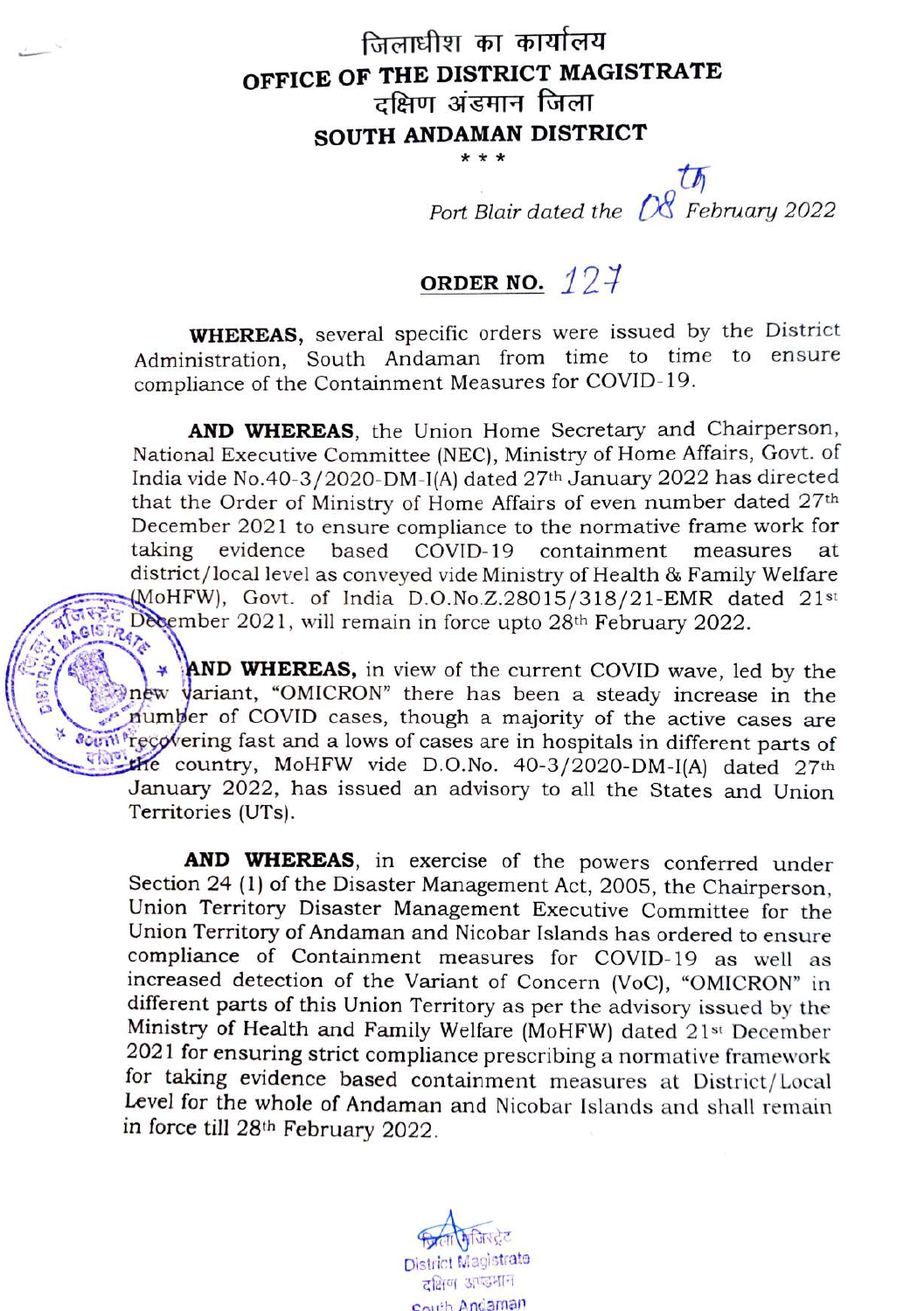containment measures of isolation and social distancing in the South Andaman District and with special emphasis on continued focus on the fivefold strategy , i.e, Test-Treat-Track-Vaccination and adherence to COVID appropriate behaviours, i.e., wearing of face masks and maintaining safe social distancing in all public areas/gatherings to control any surge of the cases of COVID-19-Variant of Concern (VoC), "OMICRON" and also to prevent any disturbance to the peace and tranquility and taking into consideration the request of the public AND WHEREAS, in order to ensure compliance to the representatives and general public, 1, Suneel Anchipaka, IAs, District Magistrate, South Andaman District, in exercise of the powers vested to Order Nos. 05 dt. 03rd January 2022, No.30 dt. 10th January 2022 and 111 dt. 03rd February 2022:-

- 1. Night curfew enforced in the entire District of South Andaman is hereby withdrawn with immediate effect with no restrictions on movement of men and materials.
- 2 Social/Political/ Sports/Entertainment/Academic/Cultural/Rel igious/Festivals related and other gathering and congregations shall be permitted with strict adherence of COVID appropriate behaviours like wearing of mask, social distancing, cough **d**iquettes etc. Provision of thermal scanning and use of hand wash and sanitizers will be mandatory. The parties concerned wash and saintizers will be mandatory. The parties concerned<br>and management committee of the Hall/Hotel shall be RGIST WAGIST Deha esponsible to ensure strict compliance of the COVID appropriate behaviours and any violations in this regard shall be liable for fine to the tune of Rs.25,000/-.
	- 3. All religious places/places of worship shall be permitted for public worship with strict adherence of COVID appropriate behaviours like wearing of mask, social distancing, cough etiquettes etc.. Provision of thermal scanning and use of hand wash and sanitizers will be mandatory. The Management Committee of the religious places shall be responsible to ensure strict compliance of the COVID appropriate behaviours and any violations in this regard shall be liable for fine to the tune of Rs.25,000/- payable by the Committee.
	- 4. All Tourists spots in South Andaman District is permitted to open for tourism activities with immediate effect and strict adherence of COVID appropriate behaviours like wearing of mask, social distancing, cough etiquettes etc.. Provision of thermal scanning and use of hand wash and sanitizers will be mandatory. Any violations of the above by the operators of the tourism activities shall be liable for fine to the tune of  $Rs.20,000/-$ .



N AND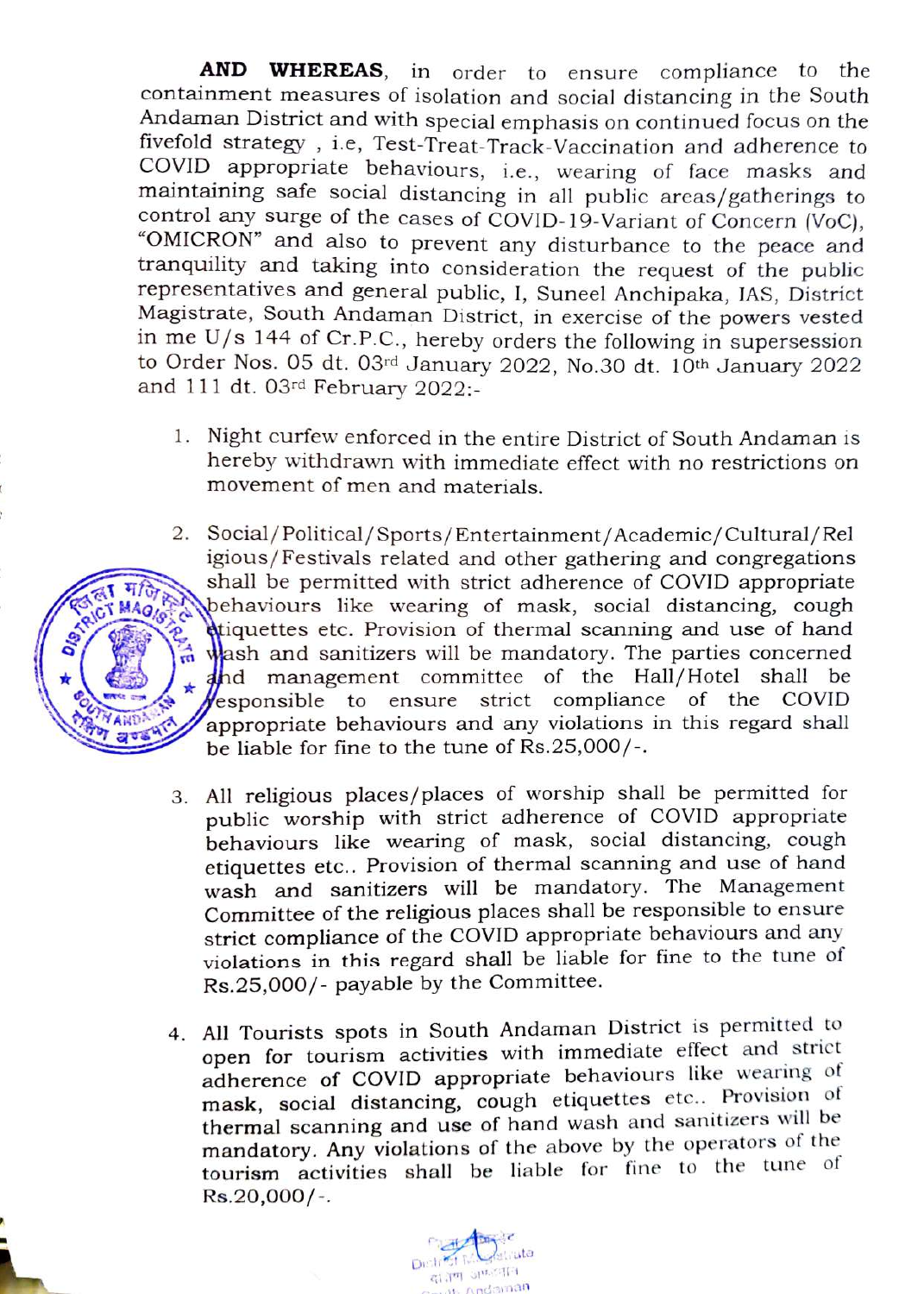- 5. All Parks/ Playgrounds/ Stadiums/Gyms and yoga institutes shall be permitted with strict adherence of COVID appropriate behaviours like wearing of mask, social distancing, cough etiquettes etc. Any person violating the above directions shall be liable for fine to the tune of Rs. 1,000/-, whereas the organisation shall be fined to the tune of Rs.25,000/-.
- 6. Academic congregations shall be allowed with strict adherence of COVID appropriate behaviours like wearing of mask, social distancing, cough etiquettes etc. Provision of thermal scanning and use of hand wash and sanitizers will be mandatory. The Owner/Proprietor of the academic institutions/coaching centre shall be responsible to ensure strict compliance of the COVID appropriate behaviours and any violations in this regard shall be liable for fine to the tune of Rs.25,000/-.
- 7. Indoor/Outdoor Sports activities shall be allowed with strict adherence of COVID appropriate behaviours like wearing of mask, social distancing, cough etiquettes etc. Provision of thermal scanning and use of hand wash and sanitizers will be mandatory. The management of the indoor facility shall be responsible to ensure strict compliance and any violations of the directions shall be liable for fine to the tune of Rs.25,000/-.

Theatres shall be permitted to function with strict adherence of COVID appropriate behaviours like wearing of mask, social distancing, cough etiquettes etc. Provision of thermal scanning and use of hand wash and sanitizers will be mandatory. The owner of the theatre shall be liable for fine to the tune of Rs.25,000/- in case of any violations.

NOW THEREFORE, in view of the emergent circumstances, this order is being issued ex-parte and is addressed to the public in general. This order shall be promulgated in the South Andaman District by announcement through publicity vans and affixing of copies thereof at notice boards of the Office of the District Magistrate/Sub-Divisional Magistrates/Executive Magistrates as well as prominent public places and publication in the newspapers having circulation in the district. Further, the Superintendent of Police/Sub-Divisional Magistrate/ Executive Magistrates and all authorities concerned shall ensure strict compliance of this order and shall adequately inform and sensitize the field functionaries to note that these restrictions fundamentally relate to movement of people, but not to that of essential services.

Any disobedience of the above orders shall invite penal action  $u/s$ 188 of Indian Penal Code, 1860 and the relevant provisions of the Disaster Management Act, 2005 against the violator(s) and fine shall also be imposed as per orders issued by this office from time to time.